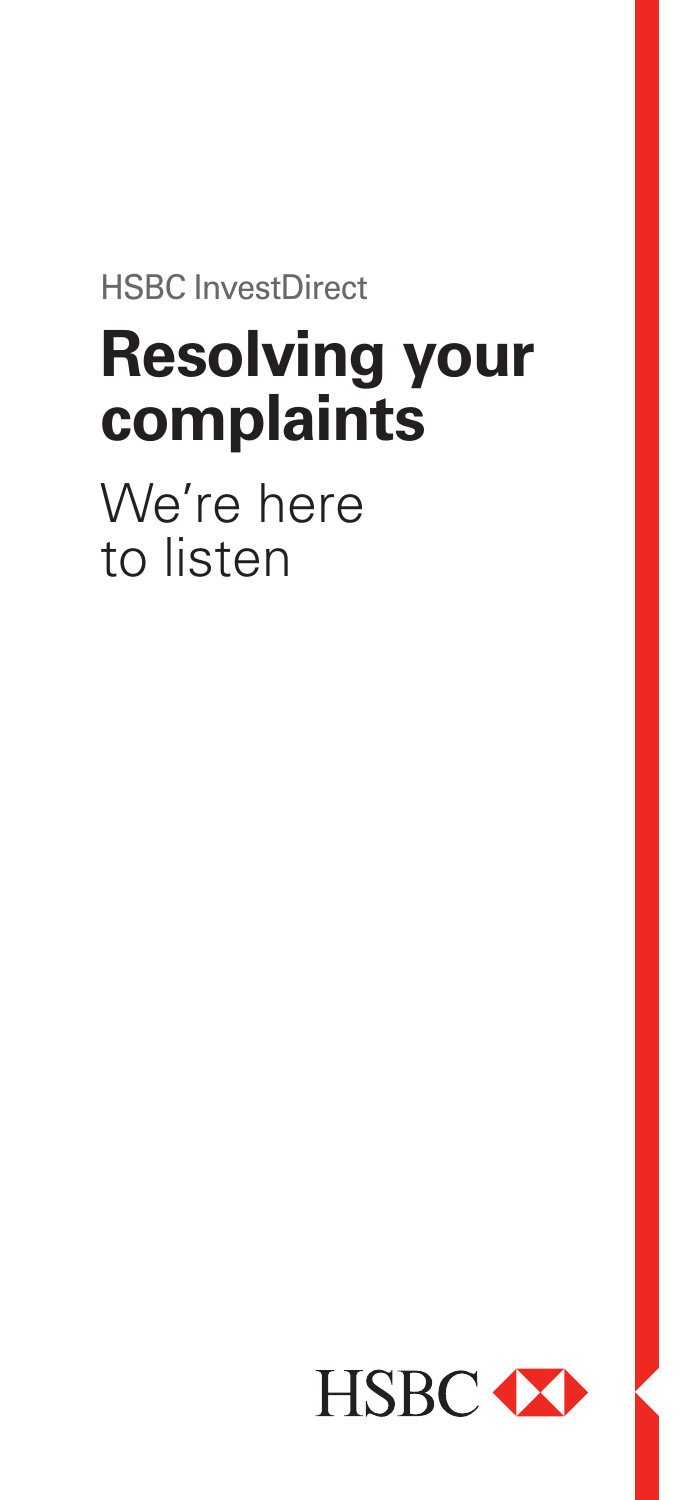At HSBC InvestDirect – a division of HSBC Securities (Canada) Inc. – we are sensitive to your needs and would like to hear any complaints you may have so we can serve you better. We are here to listen and help. To quickly address any issues you may have, we have designed a simple customer complaint process. The process begins with contacting HSBC InvestDirect. We believe many of your concerns can be successfully resolved by HSBC InvestDirect, where staff have both the training and authority to arrive at a solution. You can be assured that we will resolve your complaint as soon as possible.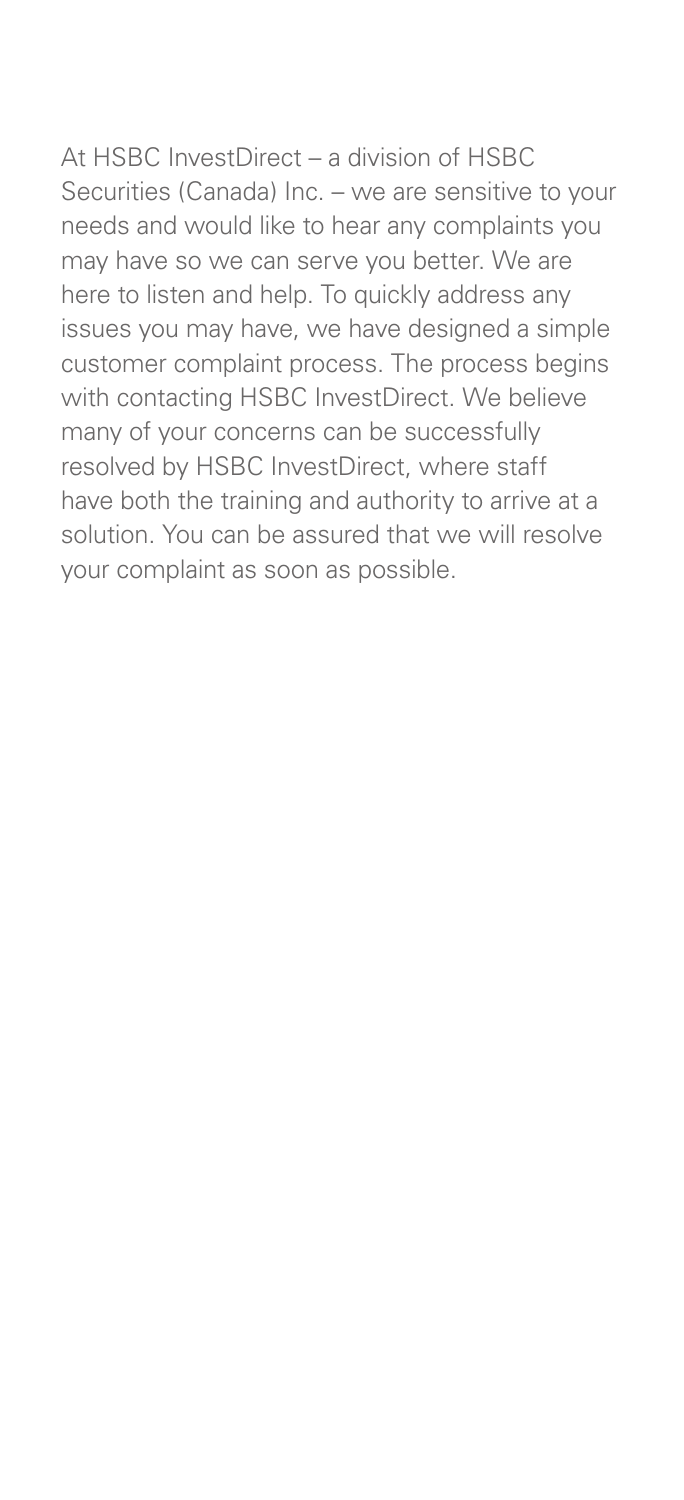# Steps that HSBC InvestDirect will follow in handling your complaint

As a division of HSBC Securities (Canada) Inc., which is a member firm of the Investment Industry Regulatory Organization of Canada (IIROC), HSBC InvestDirect is required to ensure that client complaints are handled in an effective, fair and expeditious manner. Summarized below are the steps that will be taken in the review of your complaint:

- 1. Your complaint is received by HSBC InvestDirect.
- 2. The nature of the complaint is determined and someone is assigned to handle it:
	- complaints involving alleged misconduct will be handled by the Compliance Department
	- complaints relating to customer service issues will be handled by the HSBC InvestDirect Management Team
- 3. Receipt of your complaint is acknowledged within five (5) business days. This acknowledgement may include a request for you to provide additional information if reasonably required to investigate the complaint, and will include the contact information for the individual handling the complaint.
- 4. Account documentation (such as your application forms and monthly statements) relevant to the complaint is reviewed.
- 5. Any internal comments and supporting HSBC InvestDirect documentation related to the concerns raised in the complaint are also reviewed.
- 6. A balanced assessment of your concerns against the internal information collected is undertaken by the individual handling the complaint.
- 7. A substantive response letter is sent to you no later than ninety (90) days of receipt of your complaint. This letter will outline the results of the review, the firm's final decision(s), and any proposed remedial steps and escalation options available to you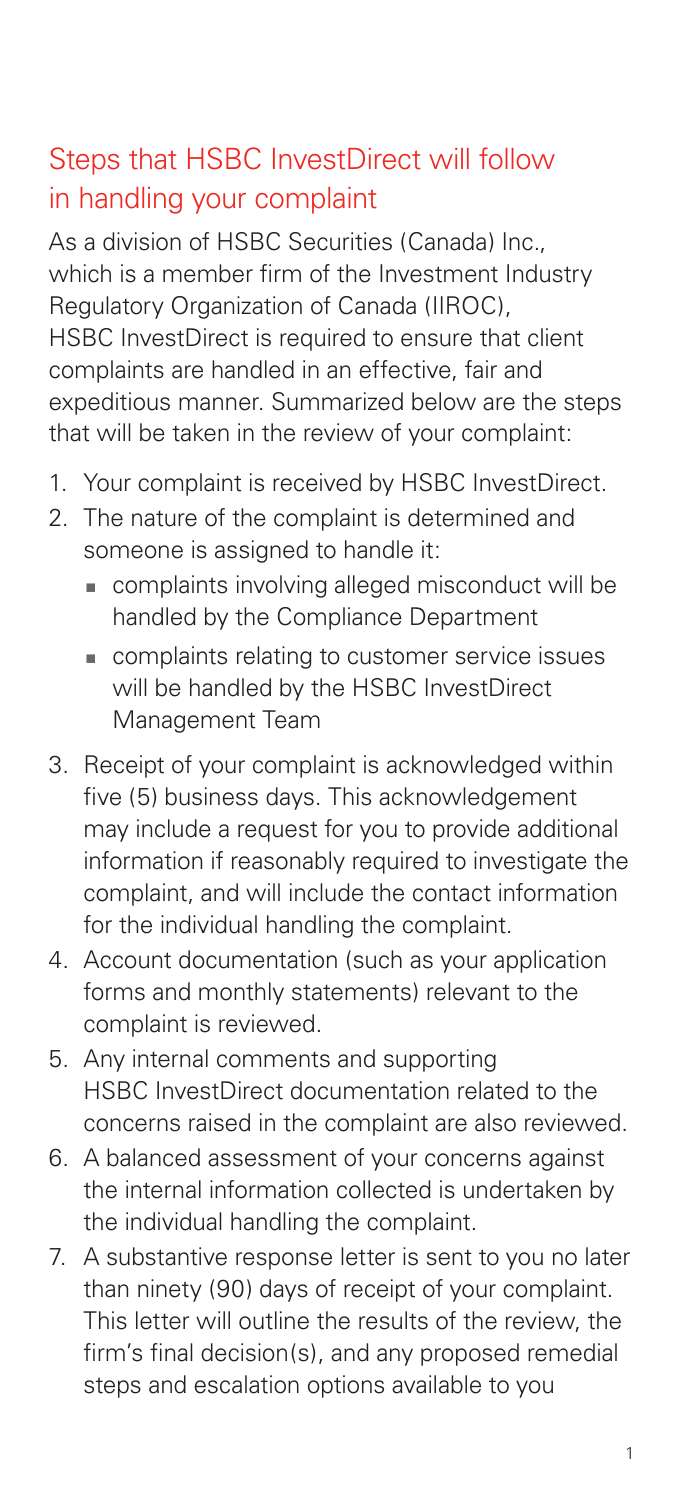should you be dissatisfied with the outcome of the complaint handling process.

8. If, due to unforeseen or uncontrollable circumstances, a substantive response letter cannot be issued within ninety (90) days of receipt of your complaint, a letter will be sent to you within the ninety (90) day timeframe outlining the reason(s) for the delay and the new estimated time for completion of the firm's review.

# Where to go if you have a complaint or concern about procedures, compliance standards or any other matter with the HSBC group of companies in Canada†

We are committed to setting the highest customer service standards in the financial services industry. We hope you will give us the opportunity to correct any situation you may encounter that does not meet expectations.

If you have any concerns about a procedure, privacy or compliance issue, or have encountered a problem with our service, we want to know about it. To help resolve your complaint quickly and efficiently, you should contact one of the following offices, in the order provided:

- 1. HSBC InvestDirect
- 2. Head of HSBC InvestDirect
- 3. Compliance Department/Designated Complaints **Officer**
- 4. Internal Independent Bodies: HSBC Commissioner of Complaints/HSBC Office of the Privacy Officer
- 5. Ombudsman for Banking Services and Investments
- 6. Other External Bodies: Investment Industry Regulatory Organization of Canada/Office of the Privacy Commissioner of Canada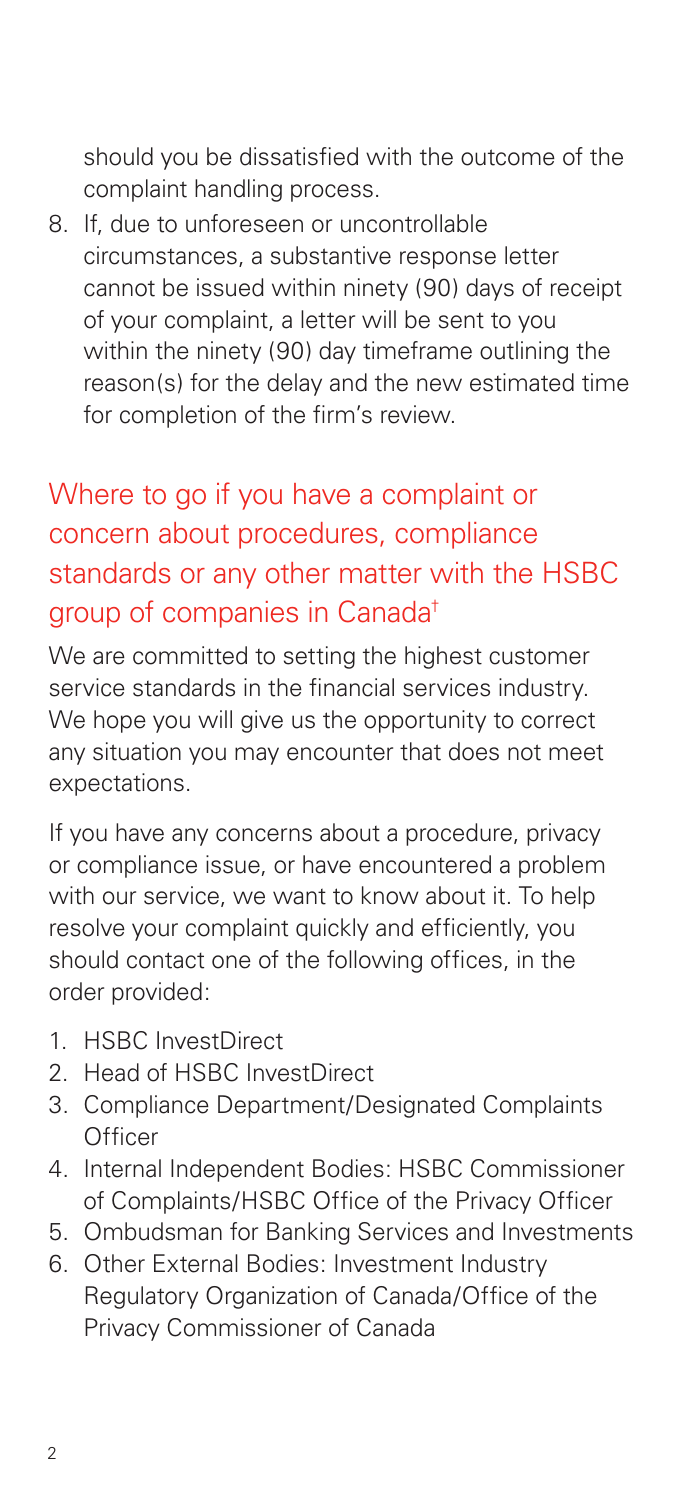#### **1. Filing a complaint at HSBC InvestDirect**

If you have a complaint or concern, the first place to make it known is at HSBC InvestDirect. Staff are trained to do everything they can to correct the situation and to respond to complaints promptly. They can also provide you with specific details on policies concerning permitted sales practices and other compliance issues including information about HSBC's privacy policies and a copy of HSBC's Privacy Code. If your concerns remain unresolved or if your concerns relate to any alleged misconduct, you should ask to speak with the HSBC InvestDirect Management Team who will undertake further investigation and action. You may also have your concerns directed to the HSBC InvestDirect Management Team by contacting them at the following:

**Toll-free telephone:** 1-800-760-1180 **Email:** investdirect@hsbc.ca

#### **2. Office of the Head of HSBC InvestDirect**

Sometimes, a situation cannot be resolved to your satisfaction. In such cases, you may also write to the Head of HSBC InvestDirect. If necessary, the Head of HSBC InvestDirect will initiate further investigation into your concerns and ensure that you receive a written response. You may contact the Head of HSBC InvestDirect at the following:

#### **Head of HSBC InvestDirect**

HSBC InvestDirect 3381 Steeles Avenue East, Suite 300 Toronto, Ontario M2H 3S7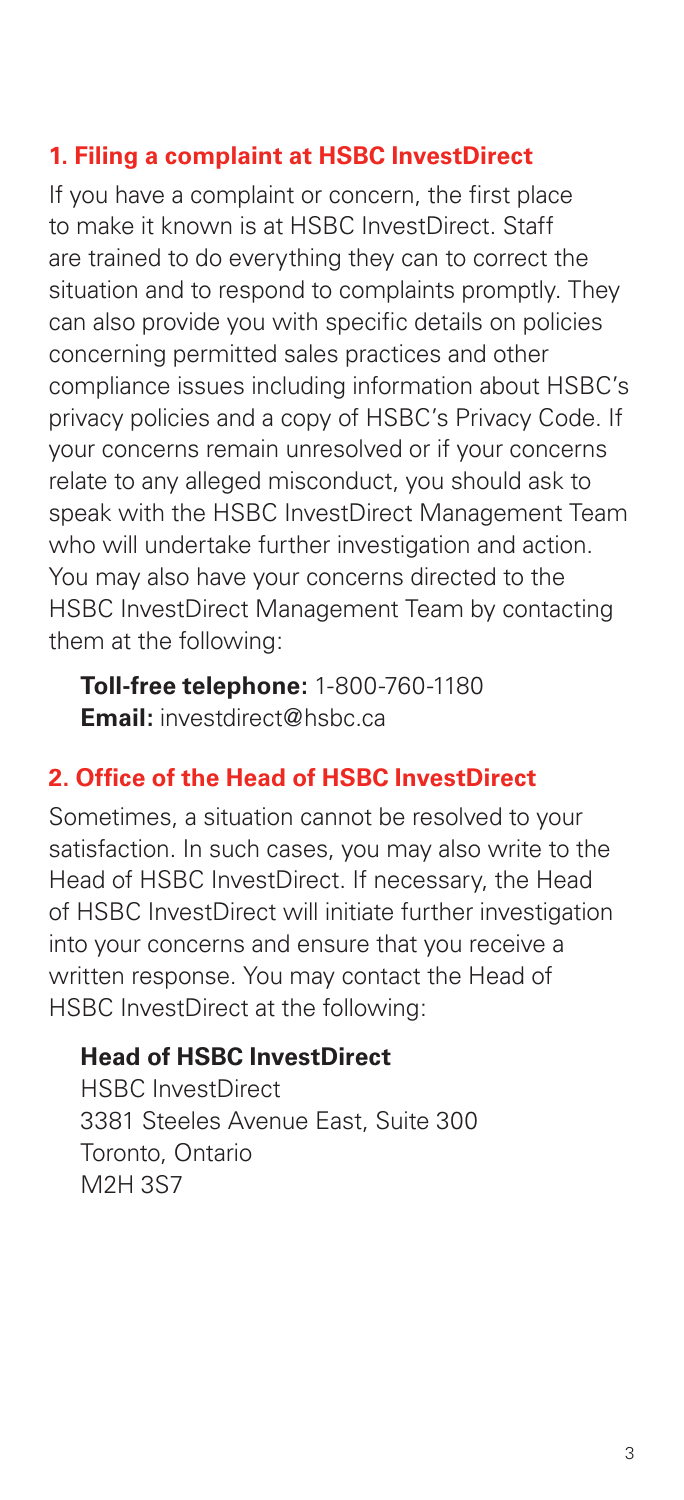## **3. Filing your complaint with the Compliance Department or Designated Complaints Officer**

If your complaint deals with conduct related concerns, you may direct your complaint at any time to the Compliance Department at HSBC Securities (Canada) Inc. Additionally, if you wish to express concerns with the manner in which your complaint was previously handled by an HSBC InvestDirect representative, you may escalate your concerns with the Designated Complaints Officer, who is a senior member of the Compliance Department and responsible for the oversight of the firm's complaint handling procedures. Receipt of your complaint will be acknowledged in writing and your concerns will be investigated before a written response is provided. You may contact the Compliance Department at the following:

#### **Designated Complaints Officer**

Compliance Department HSBC Securities (Canada) Inc. 7th Floor - 70 York Street Toronto, Ontario M5J 1S9

**Email:** hsbcsecurities\_complaints@hsbc.ca

## **4. Internal Independent Bodies**

If you are not completely satisfied with the resolution reached after pursuing other HSBC channels, you may escalate your complaint to the HSBC Commissioner of Complaints or, if your complaint relates to privacy, the HSBC Office of the Privacy Officer.

## **The HSBC Commissioner of Complaints**

HSBC has established a Commissioner of Complaints to help with unresolved matters if you feel your complaint has not been adequately addressed.

Receipt of your request will be acknowledged by email, telephone or mail according to your preference. On completion of a detailed investigation, the HSBC Commissioner of Complaints will provide you with a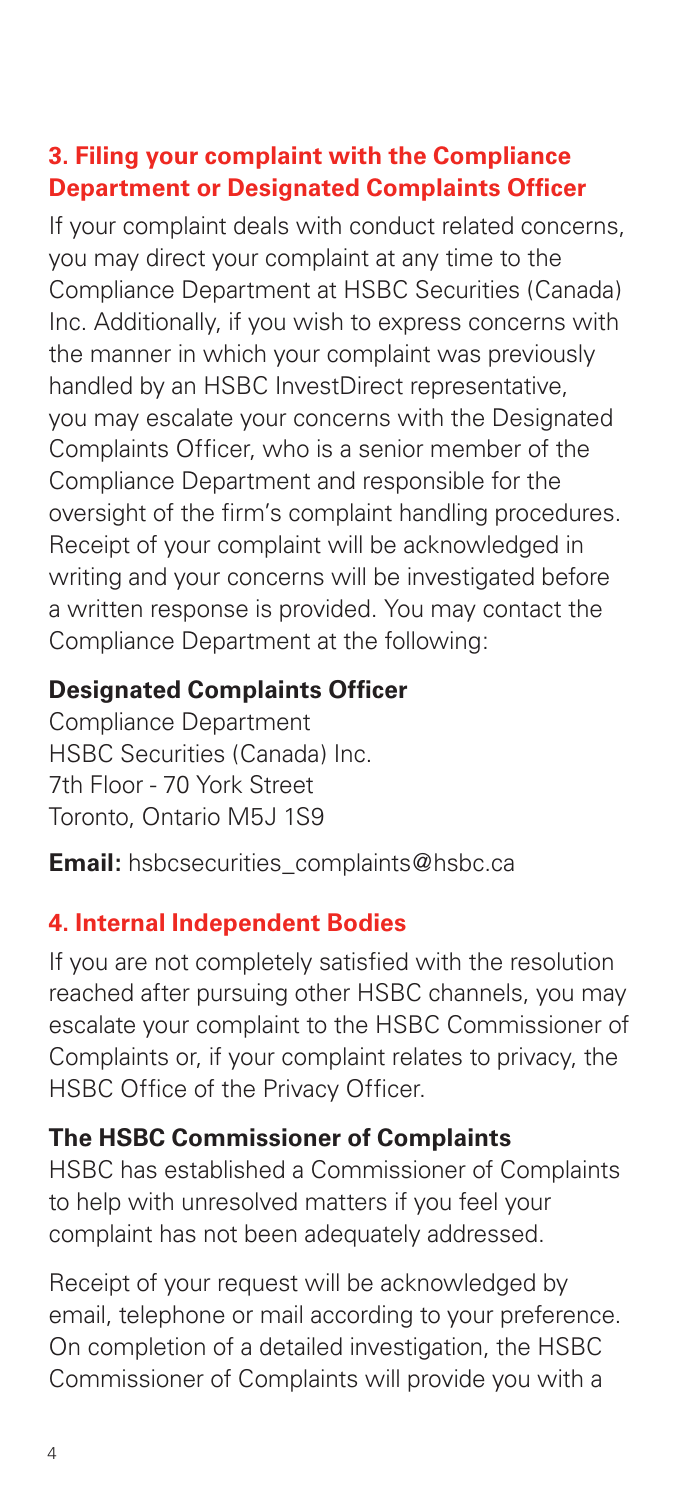written response containing details of its investigation, its decision and an explanation on how this decision was reached.

The HSBC Commissioner of Complaints will only address your concern once they have been fully investigated by the other HSBC channels. The HSBC Commissioner of Complaints can be reached at:

#### **HSBC Commissioner of Complaints**

2910 Virtual Way Vancouver, BC V5M 0B2

**Toll-free:** 1-800-343-1180 **Email:** commissioner\_complaints@hsbc.ca

#### **HSBC Office of the Privacy Officer**

If you have unanswered questions, or unresolved privacy related concerns or complaints about the way in which personal information is collected, used or disclosed by HSBC, you may contact HSBC's Privacy Officer. The HSBC Office of the Privacy Officer will only address your concern once it has been fully investigated by HSBC InvestDirect or the Compliance Department.

#### **HSBC Office of the Privacy Officer**

2910 Virtual Way Vancouver, BC V5M 0B2

#### **Email:** privacy\_officer@hsbc.ca

A copy of the HSBC Privacy Code is available through your local HSBC office, from the Office of the Privacy Officer or the HSBC website at www.hsbc.ca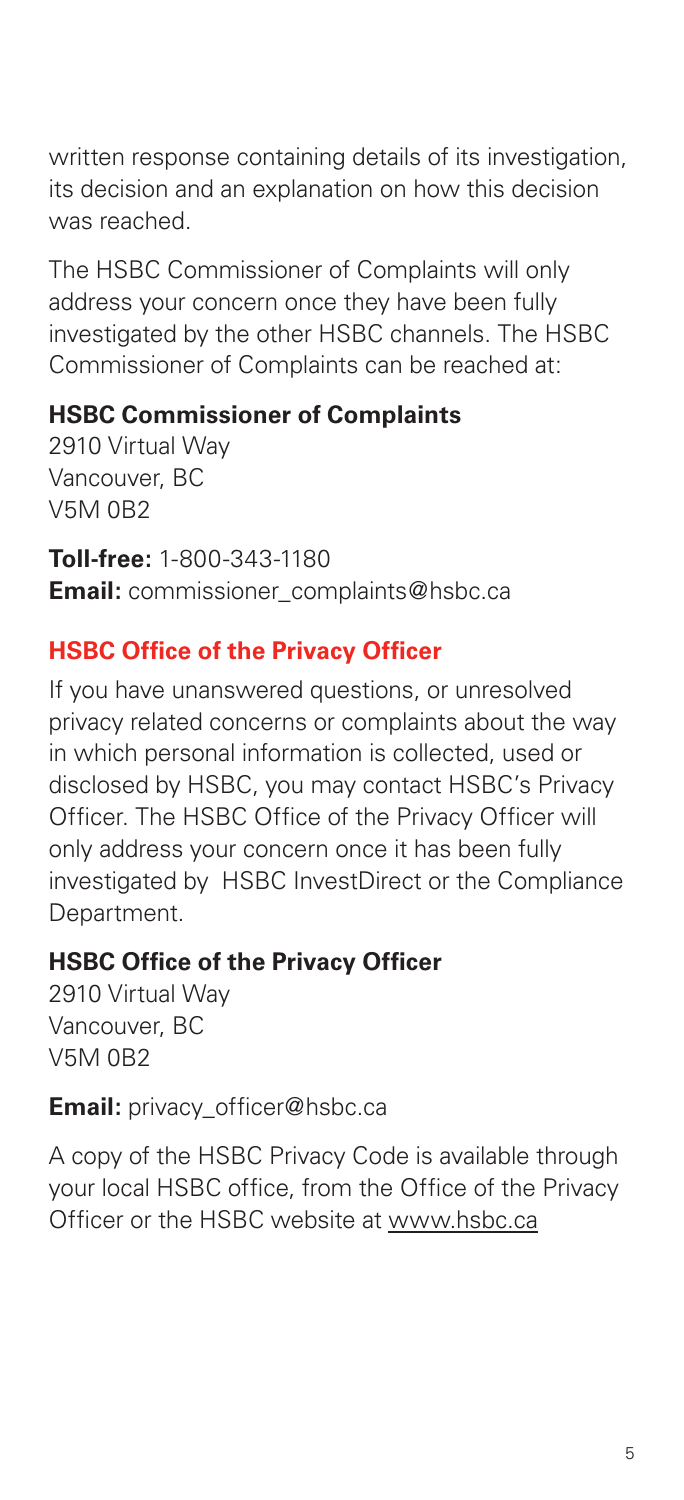## **5. Ombudsman for Banking Services & Investments**

HSBC is a member of the Ombudsman for Banking Services and Investments (OBSI). This is an independent external complaints body, approved by the Ministry of Finance, responsible for assisting financial services customers with their concerns.

If you do not feel appropriate action was taken by HSBC to resolve your concerns, you have the right to refer your complaint to the Ombudsman for Banking Services and Investments within 180 calendar days from the date of the firm's response to your complaint.

OBSI may contact HSBC's internal complaint resolution staff, including the HSBC Commissioner of Complaints, to facilitate the earliest possible resolution of your complaint. If you wish, the HSBC Commissioner of Complaints can assist you in forwarding your concerns to OBSI.

## **Ombudsman for Banking Services and Investments**

401 Bay Street, Suite 1505 P.O. Box 5, Toronto, ON M5H 2Y4

**Toll-free telephone:** 1-888-451-4519 **Toll-free fax:** 1-888-422-2865 **Web site:** www.obsi.ca **Email:** ombudsman@obsi.ca

## **6. Other External Bodies**

## **Investment Industry Regulatory Organization of Canada (IIROC)**

HSBC Securities (Canada) Inc. is a member of the Investment Industry Regulatory Organization of Canada (IIROC). This is a national self-regulatory organization responsible for regulating all investment dealers in Canada. Investors who have a dispute with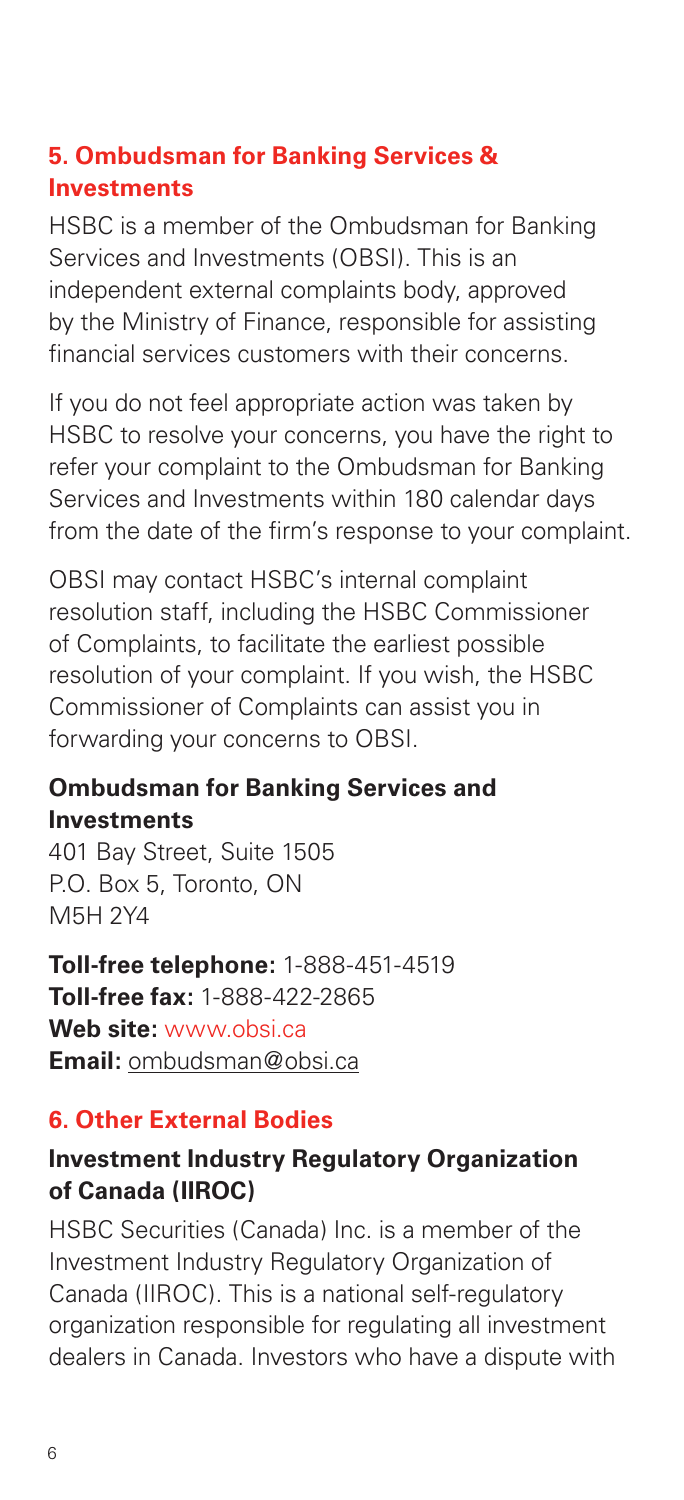their investment dealer may file a complaint with IIROC. You may contact IIROC as follows:

**Toll-free telephone:** 1-877-442-4322 **Web site:** www.iiroc.ca > Investors > Making a **Complaint** 

## **The Office of the Privacy Commissioner of Canada**

If you do not feel appropriate action was taken by the HSBC Privacy Officer to resolve your privacy concerns, you may write or call the Privacy Commissioner of Canada. The Privacy Commissioner of Canada is an independent office responsible for assisting customers with their privacy concerns. If you wish, the HSBC Privacy Officer can assist you in forwarding your concerns to the Privacy Commissioner of Canada.

## **Office of the Privacy Commissioner of Canada**

30 Victoria Street Gatineau, Quebec  $K1\Delta$  1H3

**Telephone:** (819) 994-5444 **Toll-free telephone:** 1-800-282-1376 **Fax:** (819) 994-5424

## HSBC Mutual Funds

Complaints or concerns specifically involving HSBC Mutual Funds can be directed to one of the following offices:

- 1. HSBC InvestDirect
- 2. HSBC Securities (Canada) Inc., Chief Compliance Officer\* (HSBC InvestDirect Division)
- 3. Individual Provincial Securities Commission

#### **\*Chief Compliance Officer**

HSBC Securities (Canada) Inc. 7th Floor - 70 York Street Toronto, Ontario M5J 1S9

**Email:** hsbcsecurities\_complaints@hsbc.ca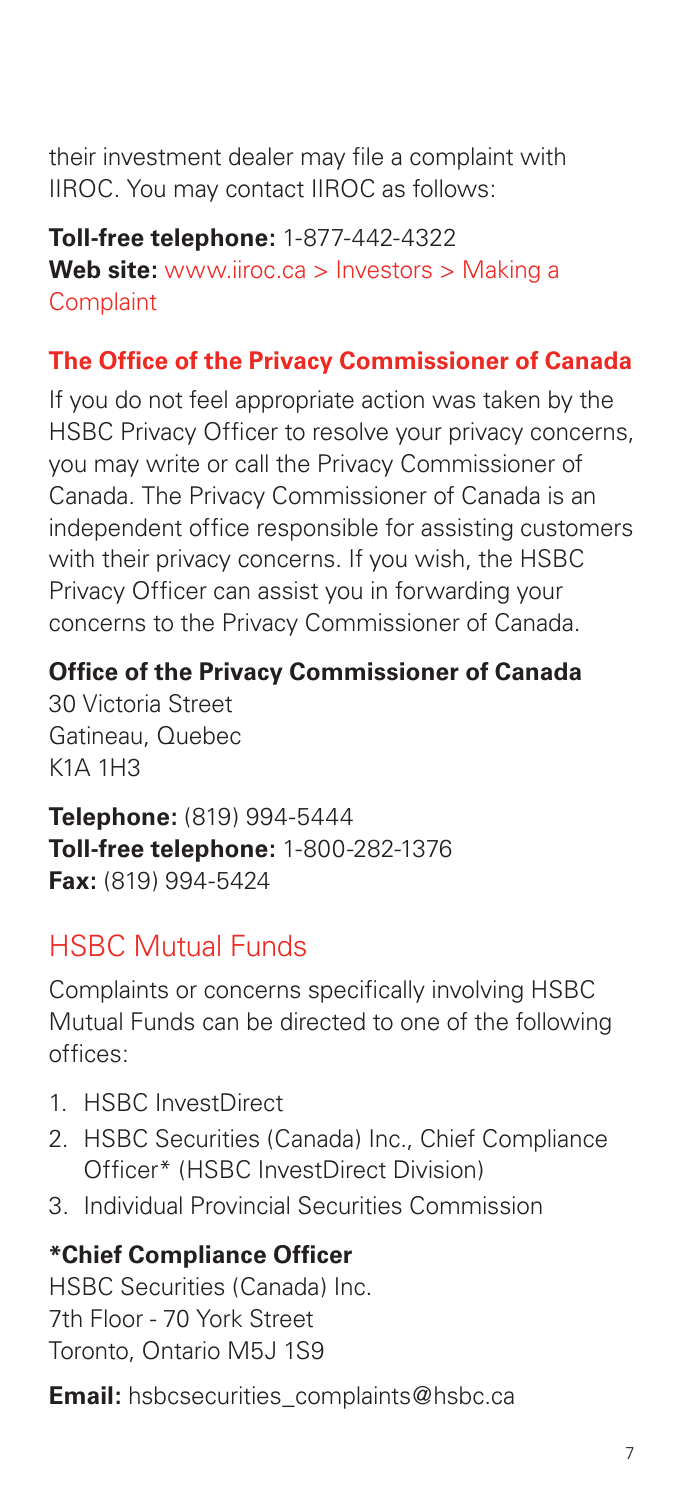# Voluntary Commitments and Codes of **Conduct**

Voluntary Codes of Conduct are commitments and guidelines on standards of business practice designed to protect you, our customer. At HSBC, we are committed to the following Codes of Conduct:

## **Principles of Consumer Protection for Electronic Commerce**

Our commitment to respect guidelines on protecting customers when using electronic channels for financial services, including over the Internet.

## **Guidelines for Transfers of Registered Plans**

Our commitment to respect guidelines regarding transfers of registered savings plans.

Note: For a full description of these codes please visit www.hsbc.ca

# **We Are Always Ready to Help**

HSBC is committed to delivering a world-class customer experience. If you have any concerns, please let us know so we can serve you better.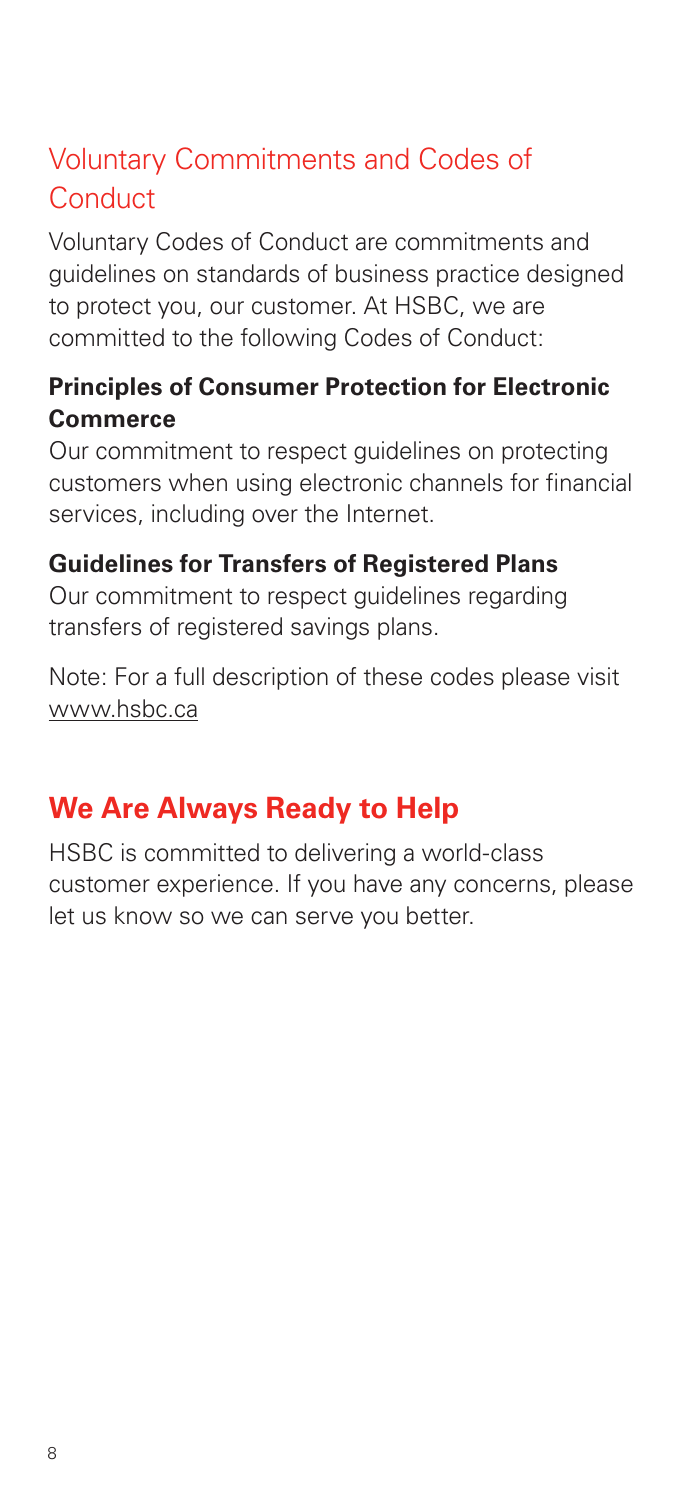† In this brochure, "HSBC" includes HSBC Bank Canada and its subsidiaries: HSBC Global Asset Management (Canada) Limited; HSBC Investment Funds (Canada) Inc.; HSBC Securities (Canada) Inc. (including its division HSBC InvestDirect); HSBC Trust Company (Canada); HSBC Mortgage Corporation (Canada); HSBC Capital (Canada) Inc.; HSBC Private Wealth Services (Canada) Inc. and HSBC Financial Corporation Limited.

HSBC Securities (Canada) Inc. is a wholly owned subsidiary of, but separate entity from, HSBC Bank Canada.

HSBC Securities (Canada) Inc. is a Member of the Canadian Investor Protection Fund. HSBC InvestDirect is a division of HSBC Securities (Canada) Inc.

HSBC Securities (Canada) Inc. is a Member of the Investment Industry Regulatory Organization of Canada.